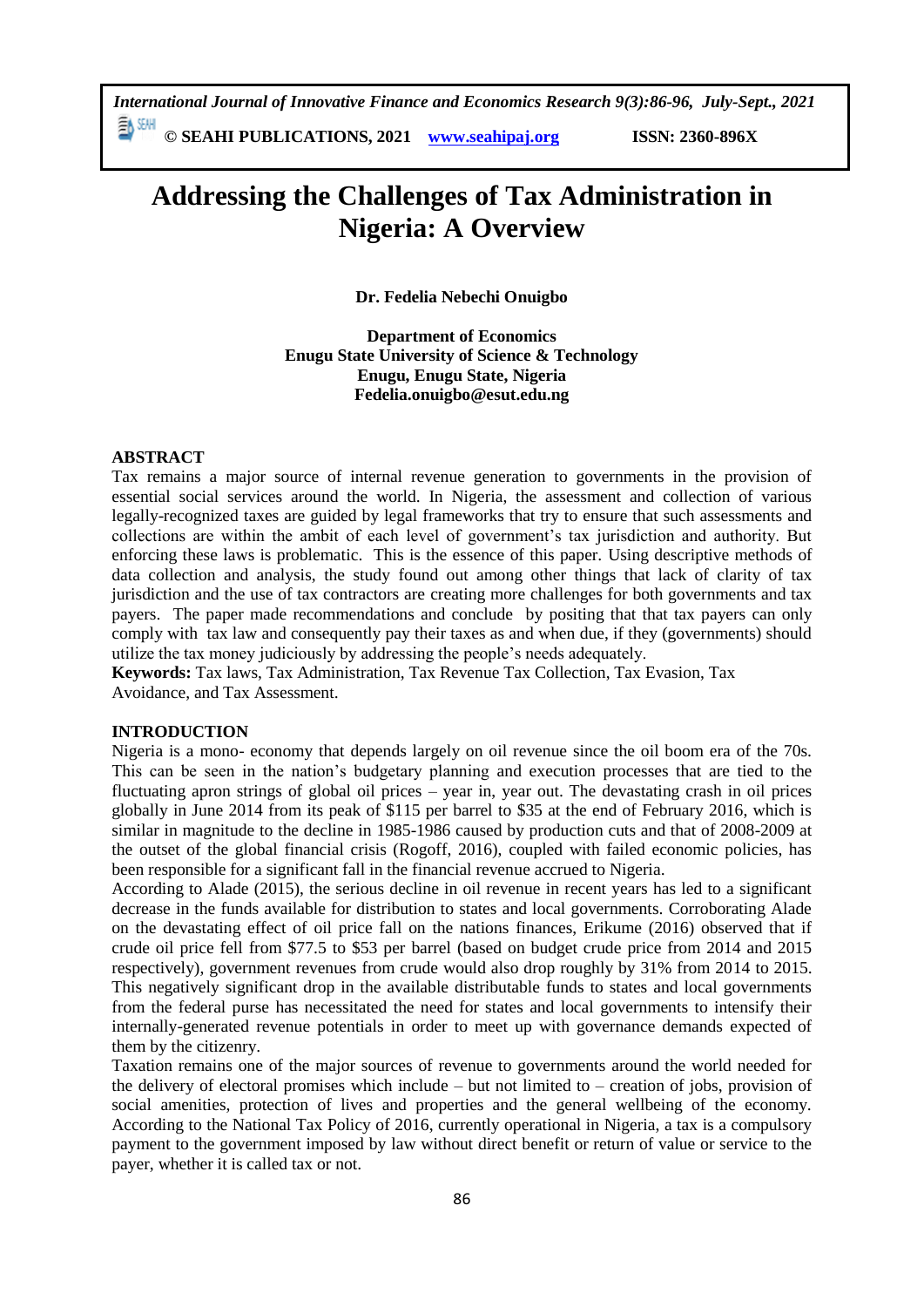Tax administration in Nigeria reflects her federal structure as regards the allocation of tax jurisdictions and responsibilities to the different federating units. Each level of government is statutorily empowered to access and collect taxes within her legal jurisdiction without encroaching upon the powers of the other levels of government, expressly or by implication (Federal Ministry of Finance, 2016). At the federal level, the responsibility of assessing and collecting taxes is the exclusive preserve of the Federal Inland Revenue Services, while at the state and local government levels, the State Boards of Internal Revenue and the revenue departments are responsible for these functions respectively. In spite of this clear cut demarcation of tax responsibilities and jurisdictions, there are cases of operations overlap, multiplicity of taxes and encroachment of tax powers and jurisdictions of one level of government by another and even between governments on the same federating level.

Examples of multiple taxes include Companies Income Tax, Information Technology Tax (NITDA Levy), Education Tax, Nigerian Content Development Levy all of which are based on income or profits and Value Added Tax, Sales Tax and Hotel Consumption Tax which are all based on sales (Oseni, 2014).

The Nigerian Tax System has undergone significant changes in recent times. The Tax Laws are being reviewed with the aim of repelling obsolete provisions and simplifying the main ones. Under current Nigerian law, taxation is enforced by the 3 tiers of Government, i.e. Federal, State, and Local Government with each having its sphere clearly spelt out in the Taxes and Levies (approved list for Collection) Decree, 1998. Of importance at this juncture however are tax regulations pertaining to investors both foreign and local. The importance of tax regulations cannot be overemphasized, as most transactions with any Ministry, department, or government agency cannot be concluded without evidence of tax clearance. i.e. a Tax Clearance Certificate certifying that all taxes due for the three immediately preceding years of assessment have been settled in full (Soyode and Kajola, 2006).

### **Taxes and Levies Collected by the Tiers of Government in Nigeria**

Taxation is a system of compulsory contribution made to government by its citizens to support the provision of social amenities and other necessities of life. In the same way, taxation can be understood to mean a system of compulsory contribution from individuals or business organizations for the purpose of financing government expenditure (Buhari, 1993:68). From all intent, tax system is expected to contribute to the well-being of all citizens of any country, and revenue collected by government through this source, should directly impact on the tax payers themselves and other citizens.

In Nigeria, taxes are collected by the three tiers of government as established by the Tax Act of 1998. According to Aniago and Iwundu (2010), the Act No. 21 of 1998 provides that anything contained in the constitution of the Federal Republic of Nigeria notwithstanding, the 1979 as amended or in any other enactment or law, the federal, state and local governments shall be responsible for collecting the taxes listed in parts I, II and III of the schedule of the Act respectively. In other words, it is the federal, states and local governments that have the legal authority to collect taxes in Nigeria.

In order to establish viable, virile and effective tax administration in Nigeria, the federal government of Nigeria has made several concerted efforts to reform the tax system in the country. The first attempt was in 1978 when task force on tax administration headed by Alhaji Shehu Musa was set up. This was followed by the 1991 study group on the Nigeria's tax system and administration. This was headed by Professor Emmanuel Edozien. Later in 1992, another study group on indirect taxation, which was led by Dr. Sylvester Ugoh, was equally constituted. Subsequently, Professor Dotun Philips' study group on the Nigeria's tax system was also set up in 2002. The report from this particular study group contained some radical shifts in tax policy and this necessitated the prompt setting up of another working group by the federal government to review the report in January 2004. This very group, which was headed by Seyi Bickersteth concluded its assignment in March 2004 (Sani, 2005:34). The outcome of the report later gave rise to the amendment of the Personal Income Tax Cap 98, LFN 2004, referred to as "Principal Act". But this Act has been reviewed, amended and replaced with the current Personal Income Tax (Amendment) Act, 2011. The President of the Federal Republic of Nigeria signed it (Amendment Act 2011) into law on 14<sup>th</sup> June, 2011 but was made available to the public on Monday, 12<sup>th</sup> December, 2011. The effective date for the commencement of this Act was  $1<sup>st</sup>$  January, 2012 (Government of Enugu State, 2012:1). It is observed that the new tax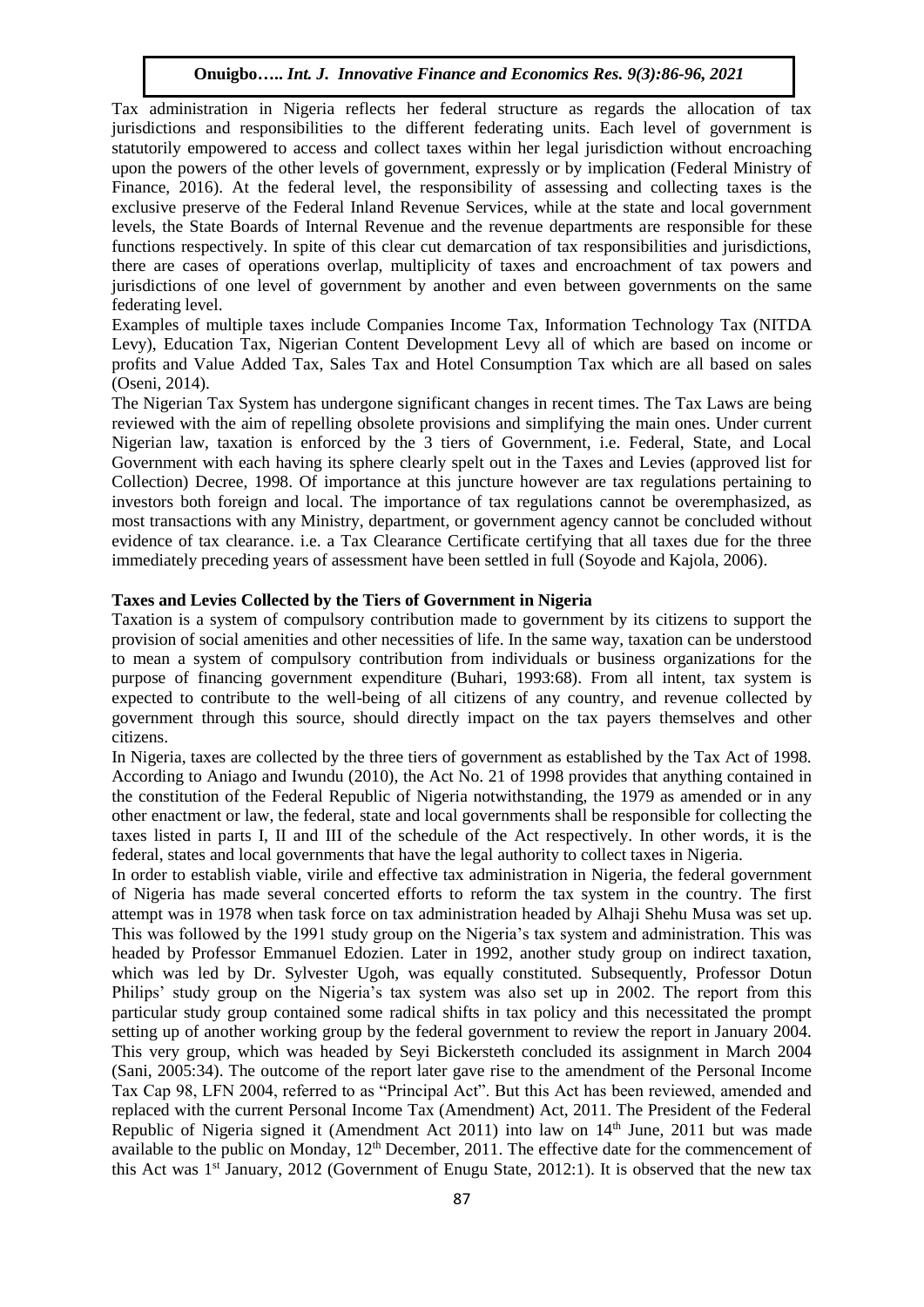law takes good care of tax matters as it affects all income earners in Nigeria. They include employers of various cadres, self-employed and other classes of persons that are required to pay personal income tax in Nigeria {Ovaga, 2011}.

It is believed that Personal Income Tax is not designed to serve the interests of some individuals in the society but to cure the ills of the entire society (Wagner, 1880). That was why Ocheoha (1979), contended that government imposes and collects taxes to provide those things that are needed by the people. The essence of tax reforms and amendment is to design strategies for remarkable improvement in tax administration, hence the introduction of the current Personal Income Tax Act. Therefore, Personal Income Tax (Amendment) Act, 2011, like any other types of taxation, was amended to contribute significantly to the promotion of fiscal responsibility and accountability; provide the government with stable resources for the provision of public goods and services; facilitate economic growth and development; and address the issue of inequalities in income distribution in the country.

In Nigeria, taxes are collected by the three tiers of government as established by the taxes Act of 1998. Aniago and Iwundu (2010), drew attention to the provision of the Act No. 21 of 1998 that, anything contained in the Constitution of the federal Republic of Nigeria notwithstanding, 1979 as amended or in any other enactment or law, the federal, state and local governments shall be responsible for collecting the taxes listed in parts I, 11 and 111 of the schedule of this Act respectively. In other words, it is the federal, states and local governments that have the constitutional authority to collect taxes in Nigeria.

The objectives of tax system in any economy are intimately connected with the overall economic and non-economic policies of the government. These objectives cannot be the same in all economies. For instance, the main problems facing a developed market economy are that of instability of income and employment, and the tax system is directed to attack them (Bhatia, 2008:48). In contrast, undeveloped nations such as Nigeria, has to contend with economic growth, poverty and inequalities. According to Bhatia, India have additional problems of chronic unemployment and regional disparities. From the foregoing, tax system should pursue objectives that are most relevant and suitable to any country. In other words, revenue realized from taxes are expected to be spent in providing the needs of the tax payers.

In the same vein, Ocheoha (1979), contended that government imposes and collect taxes to provide those things that are needed by the people. According to him, in the early days of public finance, government imposed taxes mainly to raise the revenue needed to cover the cost of administration, defence, payment of the rulers' personal emoluments, civil administrators and the national armies. But today, taxes are imposed in order to provide those goods and services, which are necessary and needed by the entire community. Ocheoha stated further that some of the goods and services, which include roads, police, education, health, army, etc cannot be managed adequately and satisfactorily by private enterprises. They are expected to be sufficiently provided for the entire society by the government.

In his own view, Wagner (1880), advocated for a modern welfare approach in evolving and adopting a tax policy. According to him, a tax system should not be designed to serve some individual members of the society, but should be used to cure the ills of society as a whole. Wagner stressed on the essential purpose of taxation. He said, it is to share the burden of the state fairly among all individuals and families. He was of view that tax payers will seek means to evade payment of taxes, should the burden and societal needs be shared inequitably. In order words, the social and political fabric of a country can be destroyed if the allocation of the tax burden is not generally accepted as fair.

But Newark (1976) argued that, no real progress in tax administration will ever exist unless there are concerted efforts by tax agencies to assess and collect taxes at predictable speed and scheduled times. Rabiu (1981), identified illiteracy, poverty, ignorance and low degree of tax compliance as the major obstacles facing proper tax collection in most developing countries like Nigeria. In a similar vein, Taiwo (1999), observed that the performance of revenue agencies in Nigeria has not been encouraging, and that was why government went ahead to privatize the collection of different taxes through the engagement of tax consultants. For instance, federal government has contracted out the collection of customs and excise duties, while at state and local government levels, consultants were equally engaged in the collection of taxes.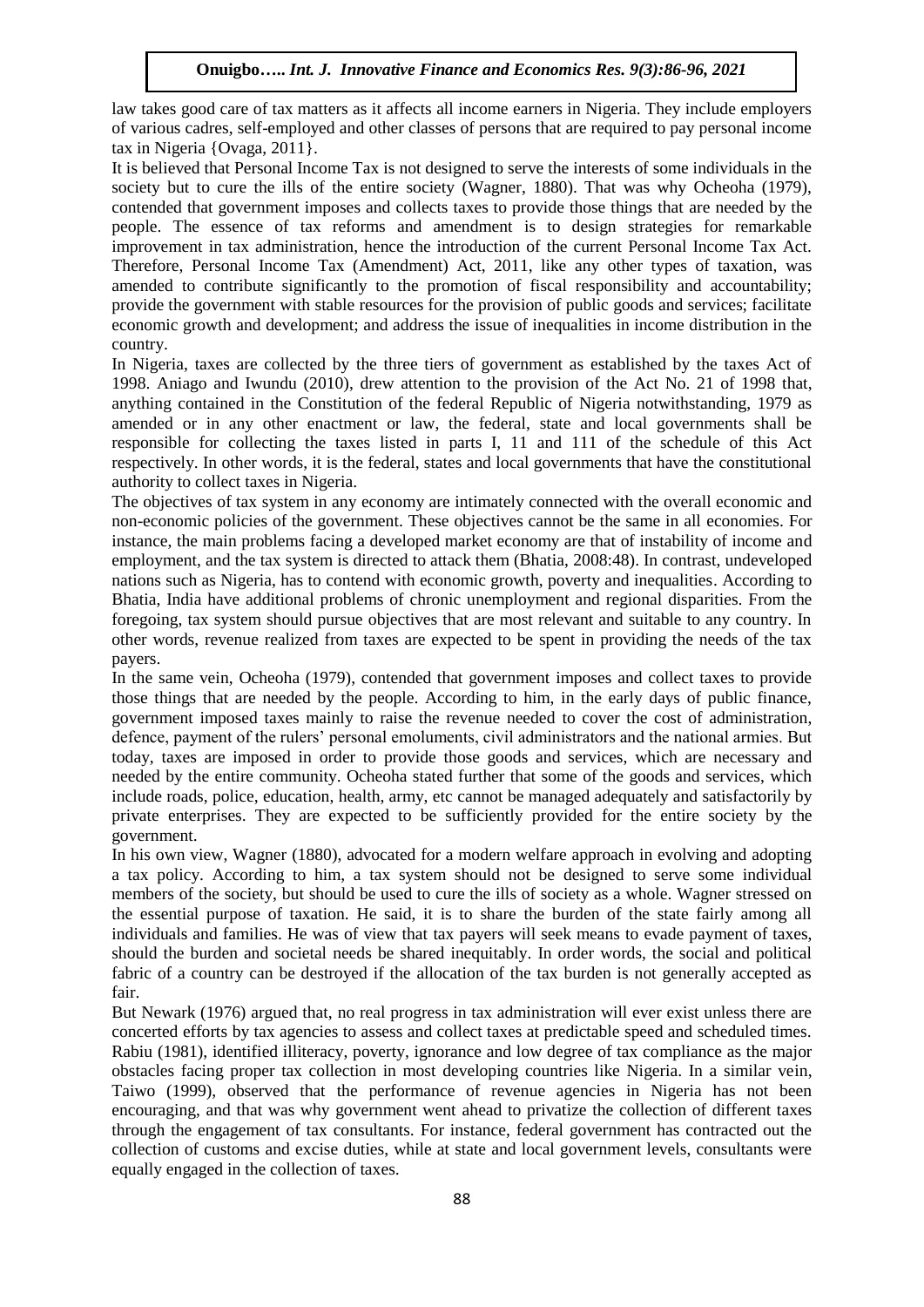It is observed in Nigeria that compliance is very low. According to Aniago and Iwundu (2010), tax payers lose interest in tax payment because the impact of the tax payers' money is yet to be felt by the people. The writers suggested that revenue from taxes should be properly channeled towards the welfare of the populace. And that was why Pashev (2005), believed that the failure of the government to provide basic infrastructure, which are supposed to be funded by the taxes collected, may aggravate tax evasion. He stated that lack of transparency and accountability in the use of public fund may equally increase the level of tax evasion.

Below is the table showing various taxes and levies to be collected by each tier of government in Nigeria.

| Table 1: Approved List of Taxes and Levies for the Three Tiers of Government in Nigeria. |
|------------------------------------------------------------------------------------------|
| Source: Adapted from Taiwo, I.O. (1999:120)                                              |

| <b>Part I- Federal Government</b>           | Part<br><b>II-State</b>         | Part<br>Ш-<br>Local                                  |
|---------------------------------------------|---------------------------------|------------------------------------------------------|
|                                             | Government                      | Government                                           |
| 1 Companies income tax                      | 1 Personal income tax           | 1 Community rates                                    |
| 2 Withholding tax on companies              | Pay-As $-You-$<br>(i)           |                                                      |
|                                             | Earn (PAYE)                     | 2 Development rates                                  |
| 3 Petroleum profit tax                      | (ii)Direct(self<br>and          |                                                      |
|                                             | government)                     | 3 Tenement rates                                     |
|                                             | (iii)<br>Withholding<br>tax     |                                                      |
|                                             | (Individuals)                   |                                                      |
| 4 Value added tax (companies)               | 2. Capital gains tax            | 4 Cattle tax                                         |
| 5 Education tax                             | 3.Stamp duties (instruments)    |                                                      |
|                                             | executed by individuals)        | 5. Shops and kiosks rates                            |
| 6 Capital gains tax (Abuja residents and    | 4. Pools betting and lotteries, |                                                      |
| corporate bodies nationwide)                | gaming and casino taxes         | 6. Entertainment tax                                 |
| 7 Stamp duties of corporative entities      | 5. Road Taxes                   | Fees, licenses and charges                           |
| 8 Personal income tax in respect of         |                                 | on and off liquor license.                           |
| (i) Armed forces                            | 6 Capital transfer tax          | Slaughter slab and fees<br>Marriage, birth and death |
| (ii) Police<br>(iii) Residents of Abuja FCT |                                 | registrations                                        |
| (IV) External Affairs Officers              | 7. Entertainment tax            | Naming<br>of<br>streets                              |
|                                             |                                 | registration fee                                     |
| 9 Personal income tax (other than above)    |                                 | Right of Occupancy fees                              |
|                                             |                                 | (where applicable)                                   |
|                                             |                                 | Market and motor park fees                           |
| 10 Customs and Excise duties                |                                 | Signboard<br>and                                     |
|                                             |                                 | advertisement permit                                 |
|                                             |                                 | Domestic animal license                              |
|                                             |                                 | Bicycles, trucks, canoes,                            |
| 11 Mining Rents and Royalties               |                                 | wheel-barrow and carts fees other                    |
|                                             |                                 | than mechanically propelled trucks                   |
|                                             |                                 | Merriment and road closure                           |
|                                             |                                 | fees                                                 |
|                                             |                                 | Radio and television set                             |
|                                             |                                 | (local residents only)                               |
|                                             |                                 | Wrong parking charges                                |
|                                             |                                 | Public<br>conveniences,                              |
|                                             |                                 | sewage and refuse disposal fees                      |
|                                             |                                 | Customary, burial ground                             |
|                                             |                                 | and religious places permit                          |

From the above table, it is observed that federal government collects all forms of taxes in part 1. For instance, company tax is imposed on the profits of business organizations, which in real sense does not prevent the owners (shareholders) from paying their own personal income tax. Withholding tax is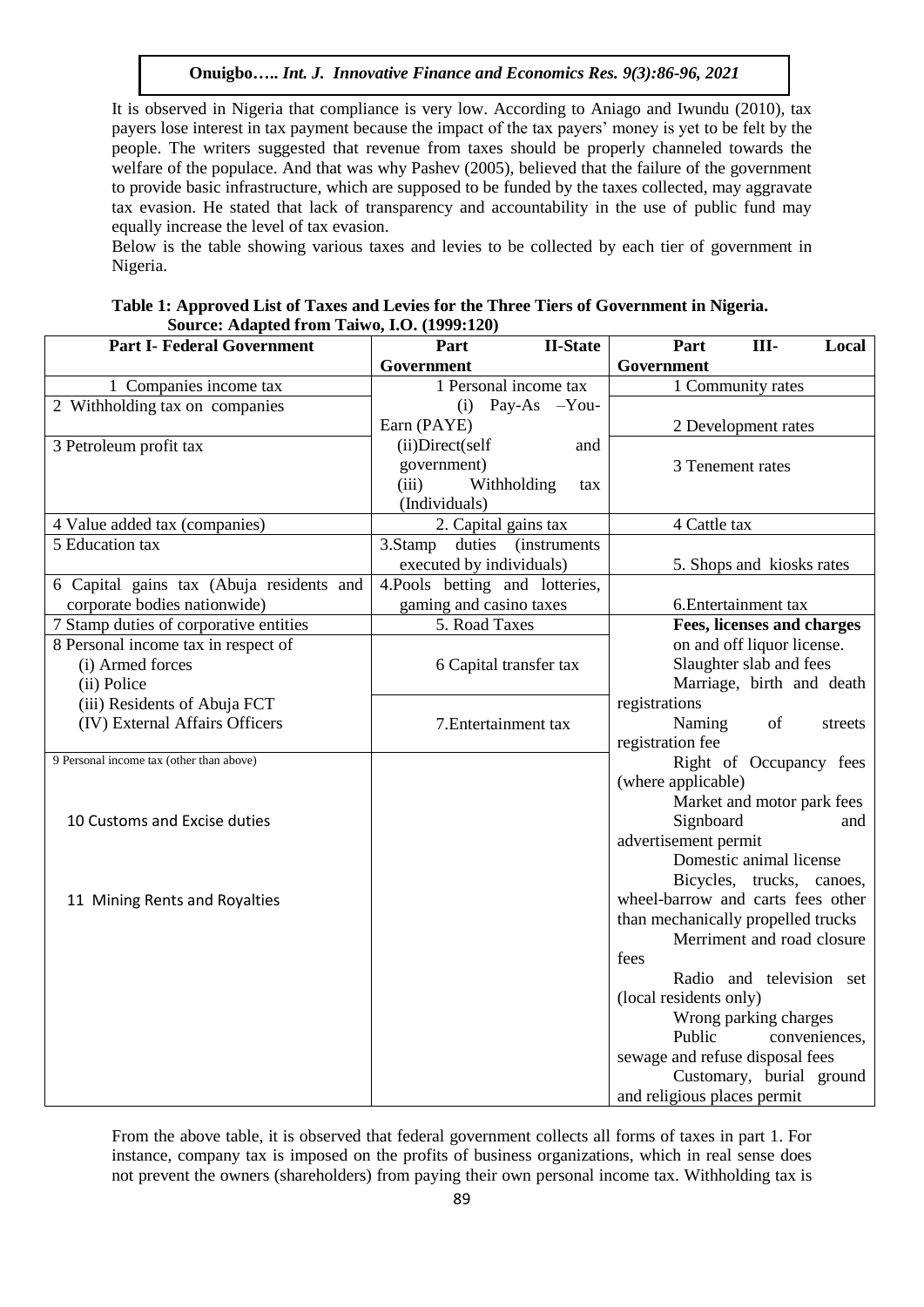collectable by both federal and state governments but from different sources. Here, companies pay withholding tax to the federal government while state governments collect it from individuals. Petroleum tax, which is the major source of government revenue in Nigeria is usually levied on profits realized by oil producing companies. It is the exclusive right of the federal government to collect this very tax. In the same vein, education tax, customs and excise duties, and personal income tax in respect of Armed Forces, the Police, Residents of FCT and External Affairs are collected by the federal government alone. Value added tax (VAT) has become a good source of revenue to the federal government since its introduction in 1993. It covers all locally manufactured goods and imports as well as professionals and banking services. With respect to local governments, revenue generation is characterized by the predominance of fees, licenses and charges with a few taxes as means for generating additional revenue. The list of taxes slated for states and local governments is shown in column two and three of table 1 respectively.

# **Transaction Taxes**

# a. **Capital Gains Tax**

This accrues on an actual year basis and it pertains to all gains accruing to a taxpayer from the sale or lease or other transfer of proprietary rights in a chargeable interest which are subject to a capital gains tax of 10%, such chargeable assets may be corporeal or incorporeal and it does not matter that such asset is not situated in Nigeria. Where however the taxpayer is a non-resident company or individual the tax will only be levied on the amount received or brought into Nigeria (Soyode and Kajola, 2006). Computation of capital gains tax is done by deducting from the sum received or receivable from the cost of acquisition to the person realizing the chargeable gain plus expenditure incurred on the improvement or expenses incidental to the realization of the asset.

# b. **Value Added Tax (VAT)**

This was introduced by the VAT decree No. 2 of 1993, to replace the old sales tax. It is a consumption tax levied at each stage of the consumption chain, and is borne by the final consumer. It requires a taxable person upon registering with the Federal Board of Inland Revenue to charge and collect VAT at a flat rate of 5% of all invoiced amounts of taxable goods and services (Ojo, 2003).

VAT paid by a business on purchases is known as input tax, which is recovered from VAT charged on company's sales, known as output tax. If output exceeds input in any particular month the excess is remitted to the Federal Board of Inland Revenue (FBIR) but where input exceeds output the taxpayer is entitled to a refund of the excess from FBIR though in practice this is not always possible. A Taxpayer however has the option of recovering excess input from excess output of a subsequent period. It should be stated at this point that recoverable input is limited to VAT on goods imported directly for resale and goods that form the stock-in-trade used for the direct production of any new product on which the output VAT is charged (Ojo, 2003).

# c. **Education Tax**

An education tax of 2% of assessable profits is imposed on all companies incorporated in Nigeria. This tax is viewed as a social obligation placed on all companies in ensuring that they contribute their own quota in developing educational facilities in the country.

#### d. **Petroleum Profits Tax**

Nigerian law by virtue of the Petroleum Profits Tax Act requires all companies engaged in the extraction and transportation of petroleum to pay tax. The taxable income of a petroleum company comprises proceeds from the sale of oil and related substances used by the company in its own refineries plus any other income of the company incidental to and arising from its petroleum operations.

The taxable income of a petroleum company is subject to tax at 85%, but this percentage is lowered to 65.75% during the first 5 years of operation. Where oil companies operate under production sharing contracts they will be liable to tax at a rate of 50%.There are however some concessions granted petroleum companies known as, Capital Allowance and Petroleum Investment Allowance; the former is deducted in arriving at the taxable income and entails expenditure on equipment, pipelines, and storage facilities, buildings and drilling costs, these are referred to as qualifying assets. The applicable rate of Capital Allowance for any year is of 20% of the cost of the qualifying assets applied on a straight-line basis for the first 4 years and 19% for the 5th year. The latter is regarded as an addition to capital allowance and covers allowance in respect of new investments in assets for petroleum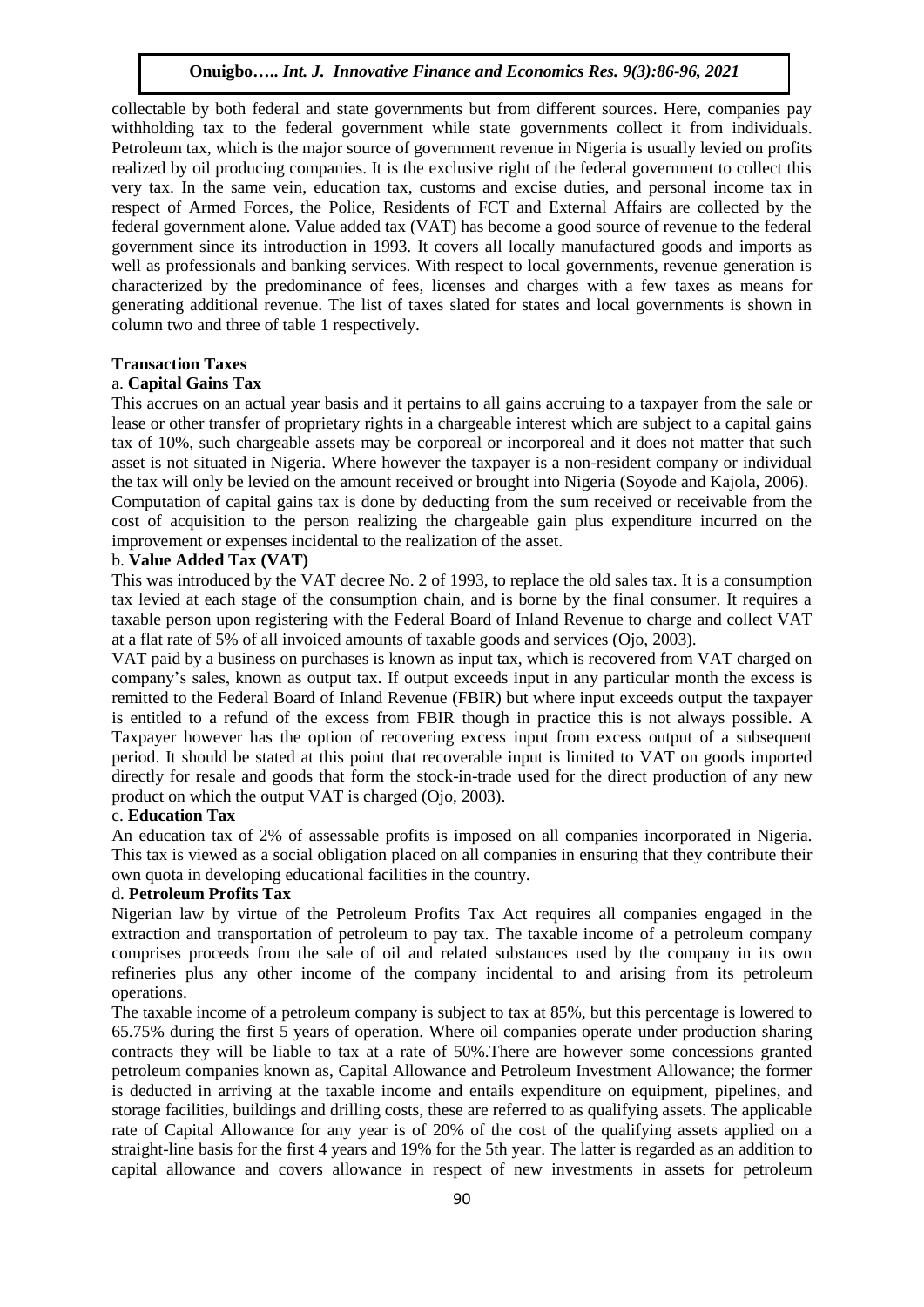exploration; it is available in the accounting period in which the assets are first used. It must be stated that the deduction of Capital Allowance is restricted, so that for any accounting period, the tax on the company should not be less than 15% of the tax which would have been assessable had no capital allowances been granted the company (Soyode and Kajola, 2006).

#### e. **Nigerian Social Investment Trust Fund (NSITF)**

This is governed by the NSITF Act, and requires everybody employed in a Nigerian incorporated company to contribute a certain percentage of their salary to the fund. This contribution is based on the assumption that the maximum basic salary in Nigeria is N48, 000 per annum; Expatriates are excluded from this requirement where they can show proof of a similar contribution in their home country. The rate of contributions is defined as follows, where the contributor is an employee, 2.5% of his salary subject to a maximum of N 1,200 per annum; Where the contributor is an employer, 5% of basic salary subject (Salami, 2011)..

# **f. Stamp Duties**

The administrations of stamp a duty, which is jointly carried out by the state and Federal authorities, depending on the type and nature of the document. Stamp duties are regarded as transaction taxes, and the rates chargeable would depend on the classification of the document. Some documents attract stamp duties on flat rate basis while others are assessed individually (Salami, 2011).

#### h. **Withholding Tax**

Nigerian law subject's certain activities and services to Withholding Tax. This basically means that where during transactions in any of the specified activities or services, a payment is due from one person to another, the person making the payment is expected to deduct tax at the applicable rate and remit it to the relevant tax authority (Salami, 2011).

This should be done not later than 30 days after the deduction. This provision can be found in sections 68 to 72of the Personal Income Tax Decree No. 104 of 1993; Sections 60 to 64 of the Company Income Tax Act (as amended), and Section 51(a) of the Petroleum Profits Tax Act (as amended).

|                             | Payment % | Corporation % |
|-----------------------------|-----------|---------------|
| Individual/Partnership Rent | 10        | 10            |
| Construction                |           |               |
| Dividend                    | 10        | 10            |
| Royalties                   | 10        |               |
| Commission                  | 10        |               |
| <b>Professional Fees</b>    | 10        |               |
| <b>Technical Fees</b>       | 10        |               |
| <b>Consultancy Fees</b>     | 10        |               |

**Table 2: Some of these activities and Services and their current applicable rates include:**

Source: Salami (2011).

#### **RESEARCH METHOD**

It refers to a range of approaches used in research to gather data, which are to be used as a basis for inference, interpretation, explanation and prediction (Cohen and Manion (1980:26). It is in line with the above assertion that documentary research was adopted for this study. In documentary research, a lot of data can be collected from reading through documents, which can be handwritten, typed or printed (Obodoeze, 1996:75). According to Obodoeze, these documents, which should already be in existence, will be produced for some other purposes than the benefit of the investigator. Stressing more on the documentary research, Nwana (1979), claimed that collection of data from already existing and acquired documents does not require any field work. He stated that the data collected are necessarily 'second-hand' and not 'first-hand' as is obtained in some other methods.

During the course of the study, materials were collected extensively from both public and private libraries. In these libraries, published texts, journals, government documents, magazines and newspapers were consulted. Internet provided useful information to the study. In short, the study relied more on the literature from previous researchers. Finally, information were equally elicited from the Enugu branch offices of Federal Internal Revenue Service, State Board of Internal Revenue (SBIR) and Local Government Revenue Committee (LGRC). In these places, file, bulletins and manuals were equally consulted. The technique of content analysis was used to analyse them.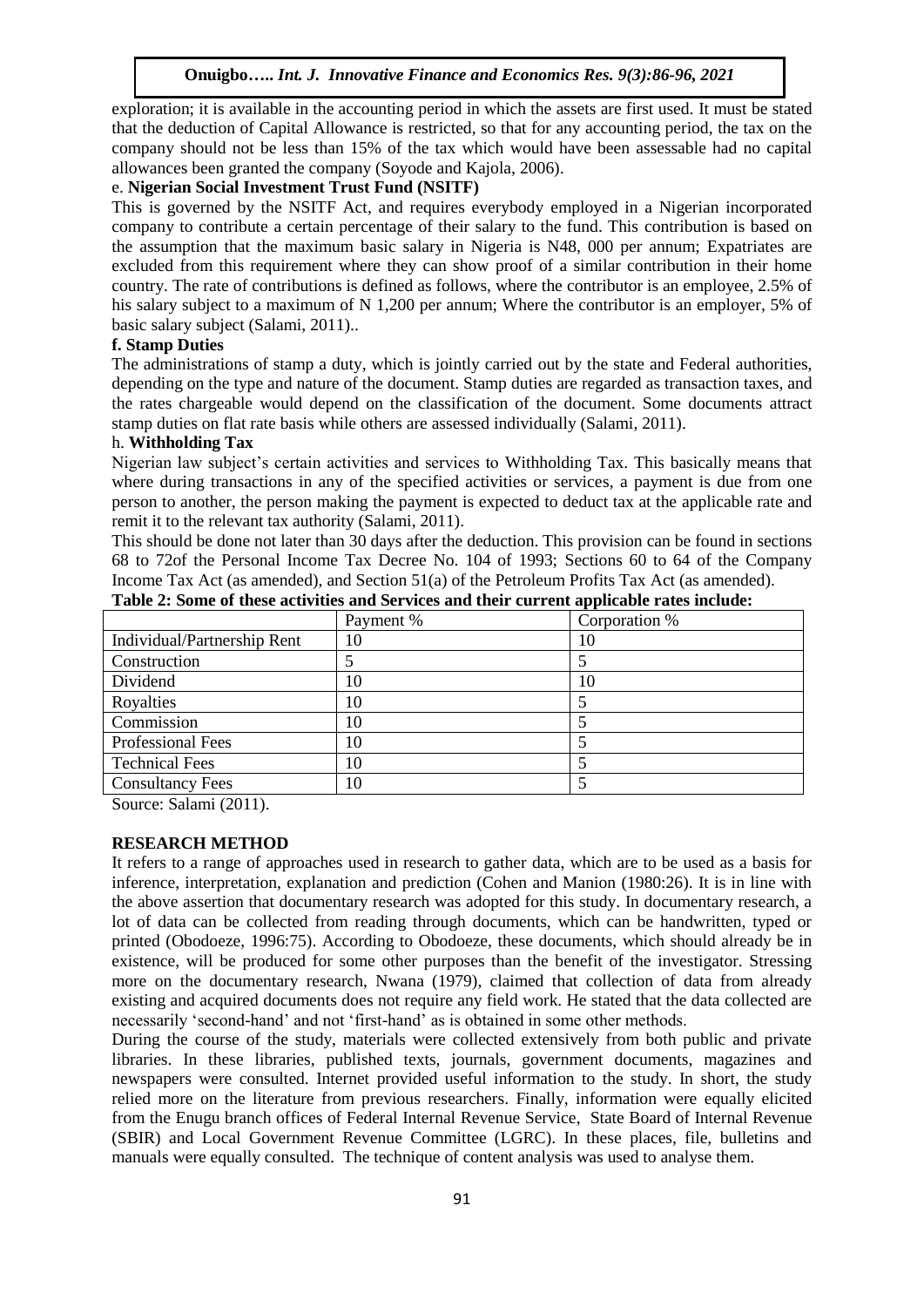# **Theoretical Framework**

The study adopted the theory of public expenditure as postulated by a German economist, Adolph Wagner in 1890. The theory identifies that there are inherent tendencies for the activities of government to grow both intensively and extensively. And that functional relationship exists between the growth of an economy and the governmental sector grows faster than the economy, furthermore, all kinds of governments especially, State or Local Government's intentions had exhibited the same kind of tendencies of increased expenditure.

Adolph Wagner based his theory of Increasing State Activities on historical facts, primarily of Germany, which reflected the growing importance of government activities and expenditure as an inevitable feature of a *"progressive"* state. He tried to establish a direct link between economic development and growth and the relative size of public sector and consequently public expenditure.

According to Wagner, there is an inherent tendency for the activities of different layers of government (e.g. Central and State governments) to increase both intensively and extensively. Prevailing public expenditure reflects the requirement of a given historical situation. Any change in the public expenditure reflects the underlying changes in the economic structure and development. He justified public expenditure in terms of objective criteria, such as population or transportation needs.

Wagner's theory was based upon historical facts. It did not reveal the inner compulsions under which a government has to increase its activities and public expenditure as time passes. It was applicable only to modern progressive governments which were interested in expanding public sector of the economy for its overall benefits, and public expenditure would grow faster than output. This general tendency of expanding state activities had a definite long-term trend, though in the short-run, financial difficulties could come in its way. "But in the long-fun the desire for development of a progressive people will always overcome these financial difficulties (Musgrave and Peacock, 1958).

According to Wagner, there is an inherent tendency for the activities of the government of different layers e.g. central and State government to increase extensively and intensively. As the time passes, various levels of government undertake new functions. This means that the range of activities carried on within the public sector is extended. This process of adding new activities may be termed as extensive growth in government services. On the other hand, the tendency of the governments to perform both old and new functions more efficiently and completely is called intensive growth in public activity.

# **Tenets of the Theory**

1. Public expenditure should be planned in such a way as to yield maximum social advantage and social welfare to the community as a whole and not to a particular group of the community.

2. Duplication of expenditure and overlapping of authorities should be avoided. That is, protecting the interests of the tax payer and not merely in effecting economies in expenditure but in developing revenue

3. There should be systematic auditing and inspection procedures at the end of financial years to ensure accountability on the part of government officials vested with the power to expense.

4. The government should not overspend and run into huge debts. It also clearly gives the indication that deficit spending should be avoided as far as possible.

# **Application of the Theory**

Based on the tenets of the theory, it could be deduced that the Wagner's theory is appropriate for the explanation of the study in that for any level of government, such in order to achieve development. That is, the tax policies of the government should be planned in such a way as to yield maximum social advantage and social welfare to the community as a whole and not to a particular group of the community. Tax jurisdiction should not be overlapping and duplicated so as to protect the interest of tax payers and enhance revenue development.

# **Challenges of Tax Administration in Nigeria: A thematic Exposition**

#### *Lack of clarity of tax jurisdiction:*

In spite of the Nigeria's tax system systematically demarcated by the Constitution of the Federal Republic Nigeria, 1999 {as amended} has subjected local government councils and state governments to the dictates of the national government. The effect of this is that local government has no clear tax jurisdiction and this scenario has adversely effected these sub-national governments.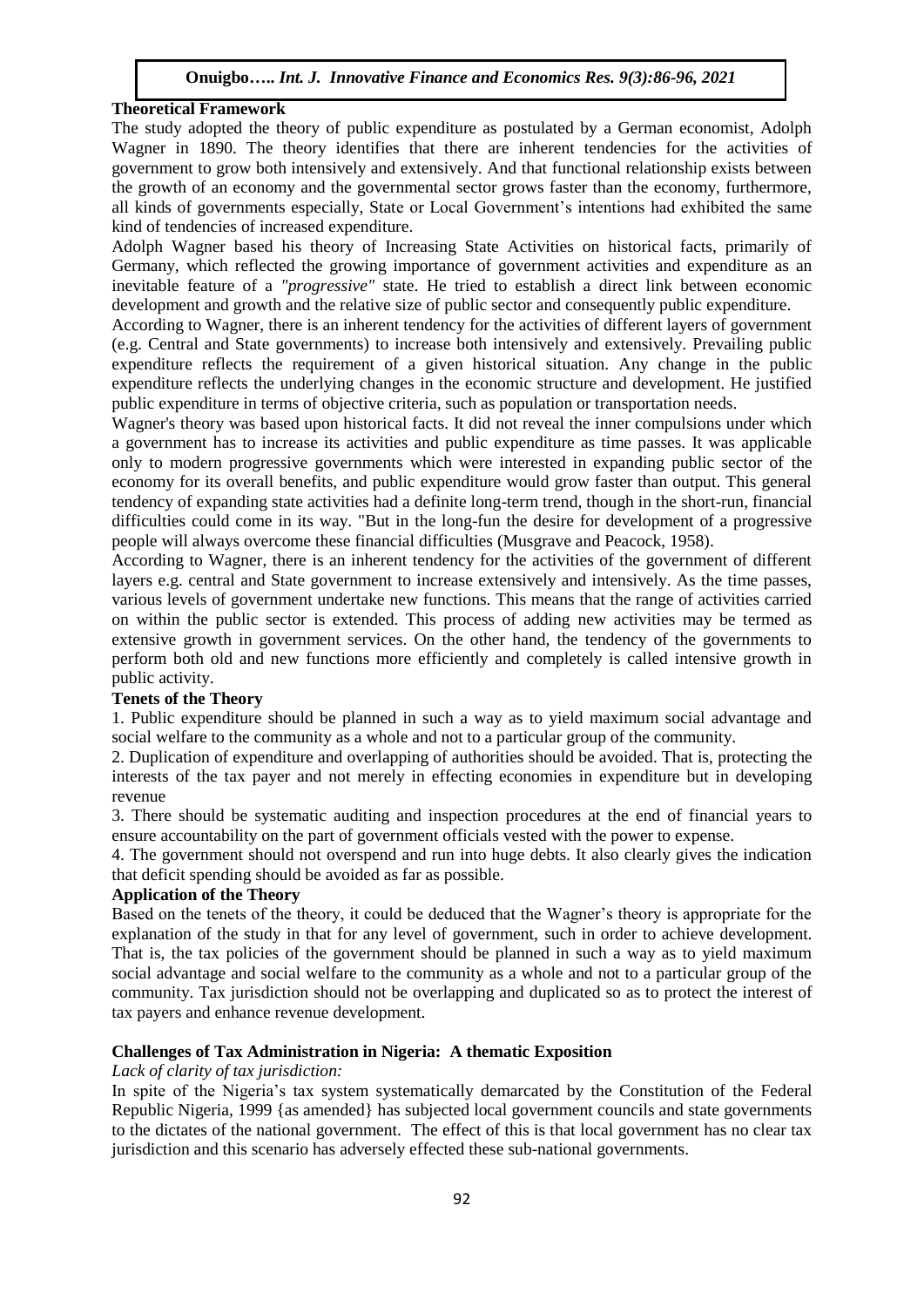One of the fallouts of this is the challenge of multiple taxation. Both state and local government tax agencies collect taxes on the same item separately making the cost of tax payment high. This issue has adverse effect on industrial development in the area because it had multiplier effect on the citizens who buy the finished products from these industries.

*Seizure of Local Government Funds by Their State Governments:*

Following the constitutional provision that subjected local government to be an arm of state government, the state government has every opportunity to seize local government funds. Then, the local government in a bid to source for fund that will be used to run its affairs had no other option other than engaging in multiple taxation where funds could be generated easily.

The practice of multiple taxation in Nigeria has been one of the reasons why business is not worth it while in the country (Anosike, 2010:45). According to Anosike, Otawuruagu, the Executive Director, Operations, Constant Link Ventures Limited bemoaned the way some people in the business sector are forced to pay the same kind of tax to all the tiers of government and at the end of the day, they would have nothing left. For instance, in an effort to maximize internally generated revenue, there are strange and duplicated taxes imposed and forcibly collected by states and local governments. Tax payers including companies are subjected to a wide range of taxes and rates at the state and local government levels, in addition to the federal income tax paid by the company employees (Odusola, 2006:3).

The experience of road users in Nigeria today is always a bitter one. What happens is that states and local government officials assisted by armed police men, mount road blocks with nail studded planks on the highways to charge spurious taxes on whoever that comes across their ways. This shows that one is required to pay the same tax in any state or local government one finds oneself. That was why the aggrieved tax payers and even organizations complain about the imposition of taxes already levied by another tier of government or by the same government but under different names (Sanni, 2005:35). According to Sanni, the tiers of government are of the belief that their revenue bases are poor while the federal government enjoys rich revenue resources. Therefore, there is need for them to aggressively look out for other tax sources of revenue from which they are not barred from collection by the provisions of the Nigeria constitution. In other words, states and local governments indulge in multiple tax practices in order to boost their poor revenue bases.

As a result of these exploitative tendencies of the tax authorities that is forcing business operators to leave the country to a less harsh environment. Precisely, Otawuruagu cited a case of transport operators in Nigeria that are feeling the pangs of multiple taxation and poor state of roads. He advised that if nothing drastic is done urgently to address this ugly situation, many transport owners might even reconsider their stay in this country. In other words, to avoid payment of taxes, these transporters may join their business colleagues in fleeing the country to other neighbouring countries.

Most tax payers in Nigeria do not take tax payment serious until they find themselves in difficult situations. Payment is made without force only when they need something from the government, most especially when they need tax clearance receipts (Utebor, 2010:13). Many cases of tax evasion and other illegal activities have been recorded among corporative organizations. For instance, some companies deliberately refuse to remit the taxes deducted from their employees' salaries to the appropriate governments' authorities. This is evidenced on the Economic and Financial Crimes Commission's recovery of over N2. 25 billion, which has been lost to tax evasion from about 30 companies operating in Nigeria (Ughegbe, 2010:3).According to Ughegbe, the anti-graft body has in addition, recovered over 15 million dollars through tax tracking system.

It is observed that tax law enforcement agents equally contribute to tax evasion in Nigeria. Members of the public are publicly assaulted and harassed by the tax officials over alleged refusal to pay taxes and levies. Experience has shown that people resort to tax avoidance whenever disagreement ensues between tax agents and tax payers. These days, government tax officials are no longer trusted as they are impersonated recklessly. Cases abound where taxes and levies that are not covered by tax law are forcefully imposed on the innocent citizens. There are instances where tax collectors invade company offices and employ unwholesome tactics to enforce these taxes and levies. Some of the perpetrators of these illicit behaviours are touts employed by public office holders, who see such ad hoc opportunity as a good source of getting rich before their contract elapses. But, it is pertinent to remind ourselves that tax law states specifically that, only the appropriate tax authorities shall assess and collect taxes, and not tax consultants (Aginam, 2010:26)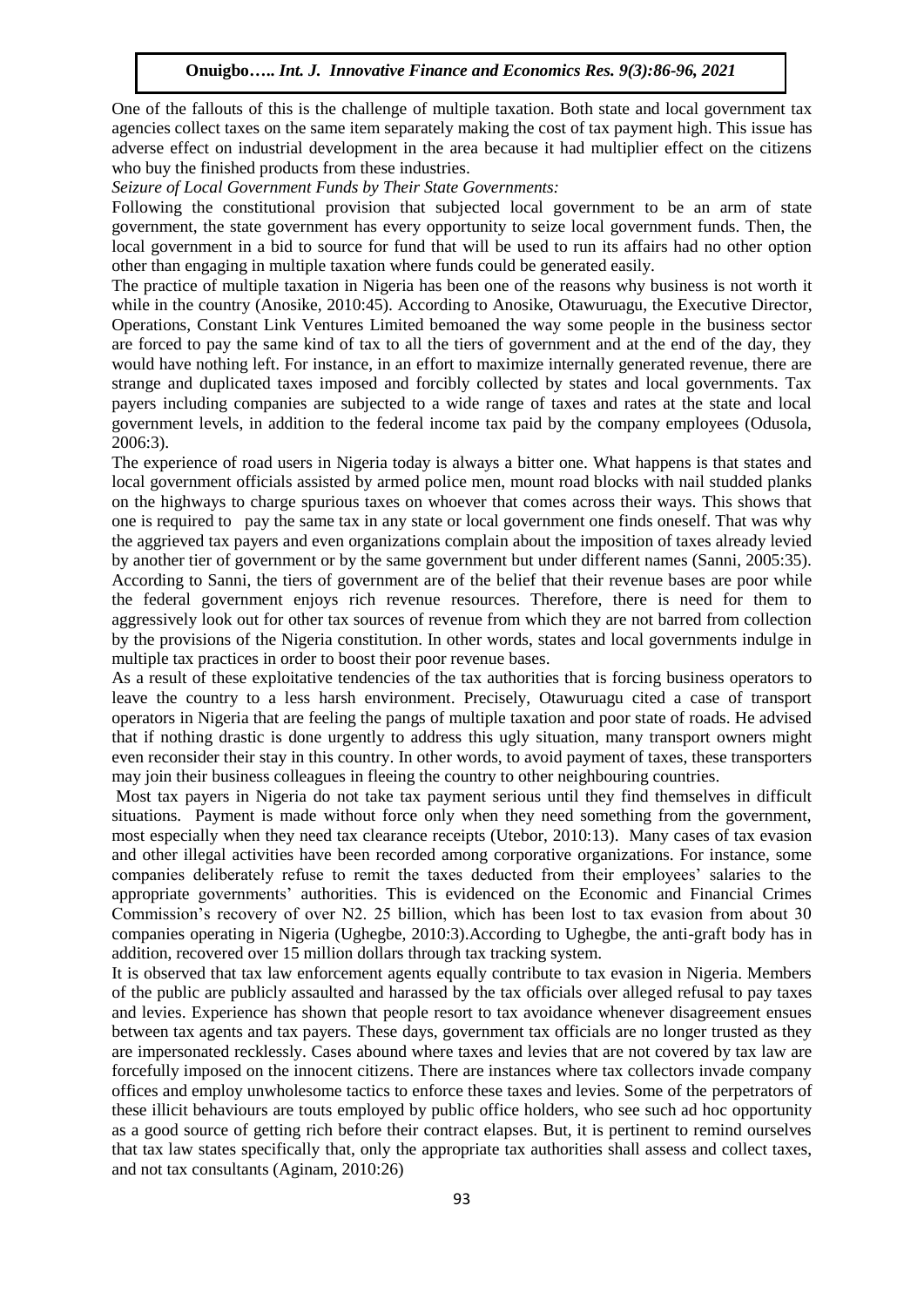Most times, tax officials aid and encourage tax evasion through purposeful under assessment of incomes of their relations and acquaintances after collecting some kickbacks. There are notable cases of highly placed persons and even viable organizations that are assessed lowly by tax assessment officers in order to win their favour. Some of the tax payers make false declaration of their incomes just to pay less or possibly avoid payment holistically.

People avoid payment of taxes because of the inability of all levels of government in Nigeria to identify the actual needs of the masses, as opposed to the culture of establishing gigantic projects that do not impact on them (people), hence not truly representing the people. In the event of this ugly situation, it becomes difficult to convince the people to pay taxes to the government that is insensitive to the needs and feelings of the people.

### **RECOMMENDATIONS**

Based on the above challenges observed by the researchers, the following recommendations were suggested to enhance tax administration in Nigeria:

In order to create friendly tax environment in Nigeria, there is need to clarify the tax jurisdiction of tiers of government as this will minimize the cases of multiple taxation and conflicts among revenue generating agencies. This can be done using either an executive order or Constitutional amendment. The use of tax contractors/consultants and to collect taxes by revenue generating agencies and tiers of governments should be abrogated. Most of them are only interested in the commissions that will accrue to them thereby encouraging many governments' agencies to dish out unorthodox modus operandi in collecting levies and taxes. Factories are shut without due process while in other situations, stop work orders are giving to construction companies that have not paid the local leviesall in attempt to reach the target set

Governments across States should avoid the frequency they enact tax laws. They should be reduced by government. Also the government should recruit qualified tax personnel as well as provide adequate tax records so as to minimize the tax burden and the level of corruption among civil servants in the revenue generating agencies.

As observed by Ovaga {2011} that most tax authorities find it extremely difficult to collect taxes especially from big corporate bodies. It should not be out place if various tax authorities in Nigeria should be empowered to employ the services of some trust worthy and honest registered private tax collectors or consultants that can be used as supplement to the existing authorities, as is practiced in the United States of America since 2006. The need to do this cannot be overemphasized since this country has lost a lot of money through tax evasion and avoidance.

It is unfortunate to observe equally that tax payers do not understand certain implications involved in giving bribe to tax officials in order to under assess them. These ignorant tax payers should be made to understand that under assessment provides a temporary relief to them as they must face the weight of the law should they be apprehended. In order words, the defaulters are only postponing their doomsday by accumulating tax arrears, which must definitely be paid in future. Tax impersonation is observed to be prevalent in Nigeria.

#### **CONCLUSION**

One of the primary objectives of introducing tax system in Nigeria is to address the issue of inequalities in income distribution. The Personal Income Tax (Amendment) Act, 2011, which has been fundamentally accepted as a reform to the old Personal Income Tax Act, Cap. P8, 2004 (Subsequently referred to as the Principal Act), is no doubt seen by many tax payers, especially the low and middle income earners, as a revolutionary piece of legislation. This is because the new tax law has considerably reduced the tax burden of these two groups of income earners. The expected impact of the change in the new law is that low income earners will pay less tax while the burden will be carried more by those in high income bracket. At this juncture, it becomes pertinent to remind the three tiers of government in Nigeria that tax payers can only comply with the new tax law and consequently pay their taxes as and when due, if they (governments) should utilize the tax money judiciously by providing people's needs adequately.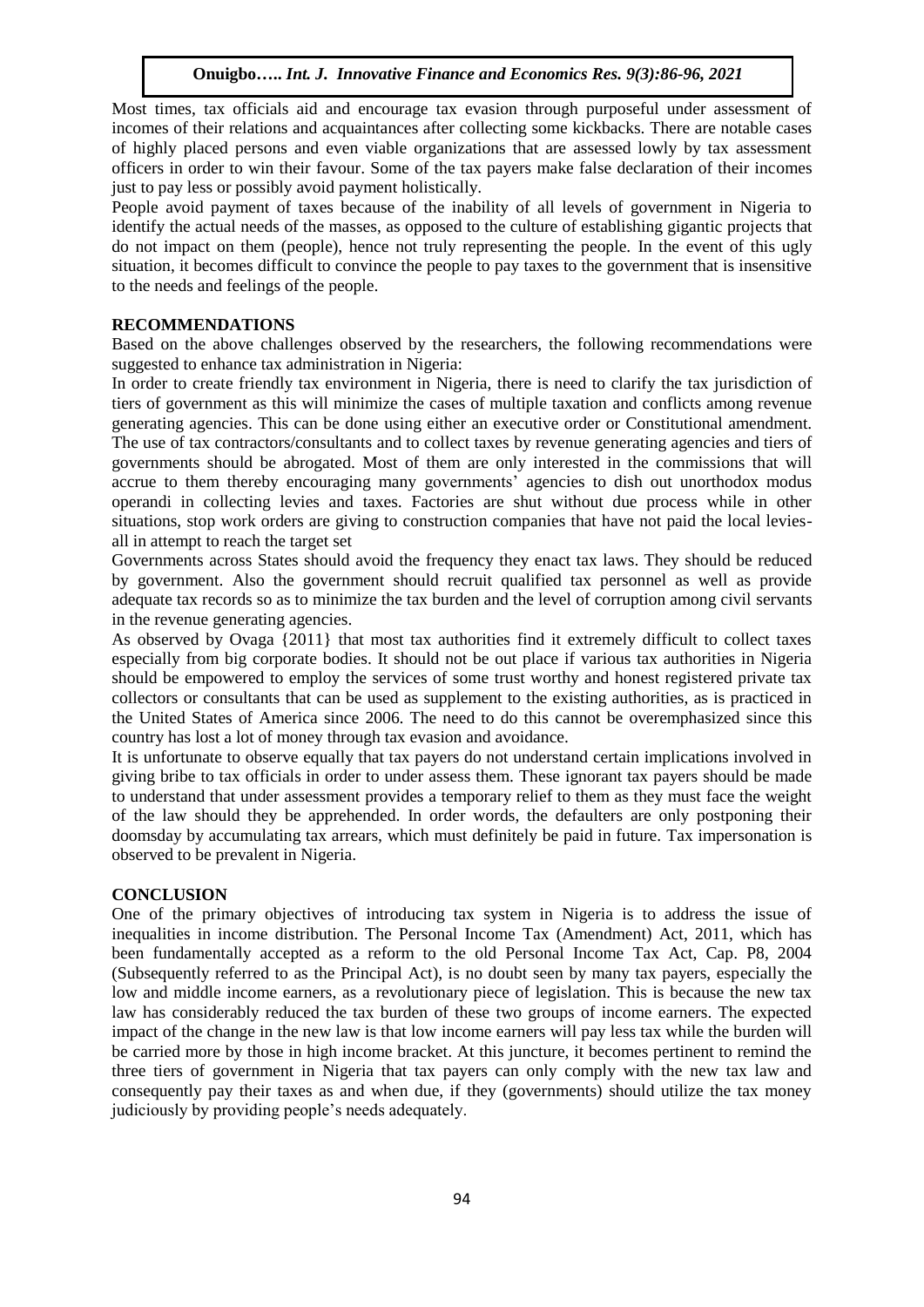#### **REFERENCES**

- Aginam E., (2010), "Multiple Taxation Remains Disincentive," *Vanguard,* Wednesday September 8, vol, 25. No. 611989.
- Agu, C.C. (2011). Fragile states! Why subnational governments in Nigeria cannot subsist on internally generated revenue. *The IUP Journal of Public Finance*, Vol. IX, No. 1, pp. 25-53.
- Agu,S.U., (2010), "Tax Policy Reforms in Nigeria: Challenges and Prospects," in Onah, R.C.and Oguonu, C.N., (ed.), *Readings in Public Administration,* Department of Public Administration and local Government, University of Nigeria, Nsukka.
- Alade, O. R. (2015). Revenue generation as a major source of income for the state government: An empirical analysis of two parastatals. *International Journal of Economics, Commerce and Management*, *3*, 1346-1366.
- Aniago, M.A. and Iwundu, I.E., (2010), "Taxation and Governance," *Governance at the Grassroots,*  Institute of African Studies, University of Nigeria, Nsukka.
- Anosike P., (2010), "Multiple Taxation is Suffocating Transport Business", *Daily Sun,* Thursday June 17, vol. 6, No. 1789.
- Bhatia, H.L., (2008), *Public Finance* , Delhi: Vikas Publishing Houses PVT Ltd .
- Bhatt V.V (1973), "Taxation for Economic Development" Development Diqest, National Planning Association, Washington.
- Buhari, A.L., (1993), *Public Finance*, Ilorin: Unilorin Press.
- Cohen L. and Manion L, (1980), *Research Methods in Education*, U.K.: Croom Helm
- Federal Inland Revenue Service. (2010). Residents decry activities of touts, tax agents. Retrieved from http/www.firs.gov.ng/news/residents-decry-activities-of-touts-tax-agents-aspx
- Federal Ministry of Finance (2017). *National tax policy*. Abuja: Federal Ministry of Finance.
- Federal Ministry of Finance. (2012). National tax policy. Abuja: Federal Ministry of Finance.
- *Federal Republic of Nigeria Official Gazette (15 May 2007). ["Legal Notice on Publication of the](http://www.nigerianstat.gov.ng/nbsapps/Connections/Pop2006.pdf)  [Details of the Breakdown of the National and State Provisional Totals 2006 Census"](http://www.nigerianstat.gov.ng/nbsapps/Connections/Pop2006.pdf) (PDF). Retrieved 1 July 2010.*
- Nweze C., (2010), "Experts Kick Against Multiple Taxation" *The Nation,* Wednesday May 26, vol. 5, No. 1406.
- Obodoeze, F.O., (1996), *Modern Textbook of Research Methodology*, Enugu: Academy Publishing Company.
- Ocheoha, A.O., (1979), *Synthesis of Modern Economics*, Benin City: Ethiope Publishing Corporation.
- Odusola, A.F., (2006,) "Tax Policy Reform in Nigeria" *World Institute for Development Economic Research*, Paper No. 2006/03.
- Ojo S., (2003), "Fundamental Principles of Nigerian Taxation" *Questions and Suggested Solutions,* Lagos: Sagribra Tax Publications.
- Omesi, L. Teerah, L. E. and Nzor, N. P. (2014) Nigerian tax system and administration: Implication of multiple taxation on the economy. European Journal of Business and Management, 6(37), pp. 237-243.
- Omoigui I., (2006), "The Reforms in Tax System will lead to Quality Services Delivery" *The Guardian,* Sunday October 29.
- Ovaga, O.H. (2011), "The Effect of Tax Evasion on Government Revenue in Nigeria," *Nigerian Journal of Social Sciences,* Vol. 7, No. 1, July,
- Pashev K., (2005), "Tax Compliance of Small Business in Transition Economics: Lessons from Bulgaria" Working Paper 05-10, Andrew Young School of Policy Studies, Atlanta Georgia.
- Rabiu, S.A., (1981), *Personal Income Tax in Nigeria: Procedures and Problems,* Ikeja: John West Publishers limited.
- Rogoff, K (2016). What's behind the drop in oil prices? https//:www.weforum.org/agenda/2016/03/what-s-behind-the-drop-in-oil-prices/
- Salami, A. (2011). Taxation, revenue allocation and fiscal federalism in Nigeria: Issues, challenges and policy options. European Annals, Vol. LVI, No. 189 April-June, 2011, pp. 27-50.
- Sanni O., (2010), "Lagos to Begin Relocations of Tax Evaders", *Nigerian Tribune,* Friday August 20, No. 15,009.